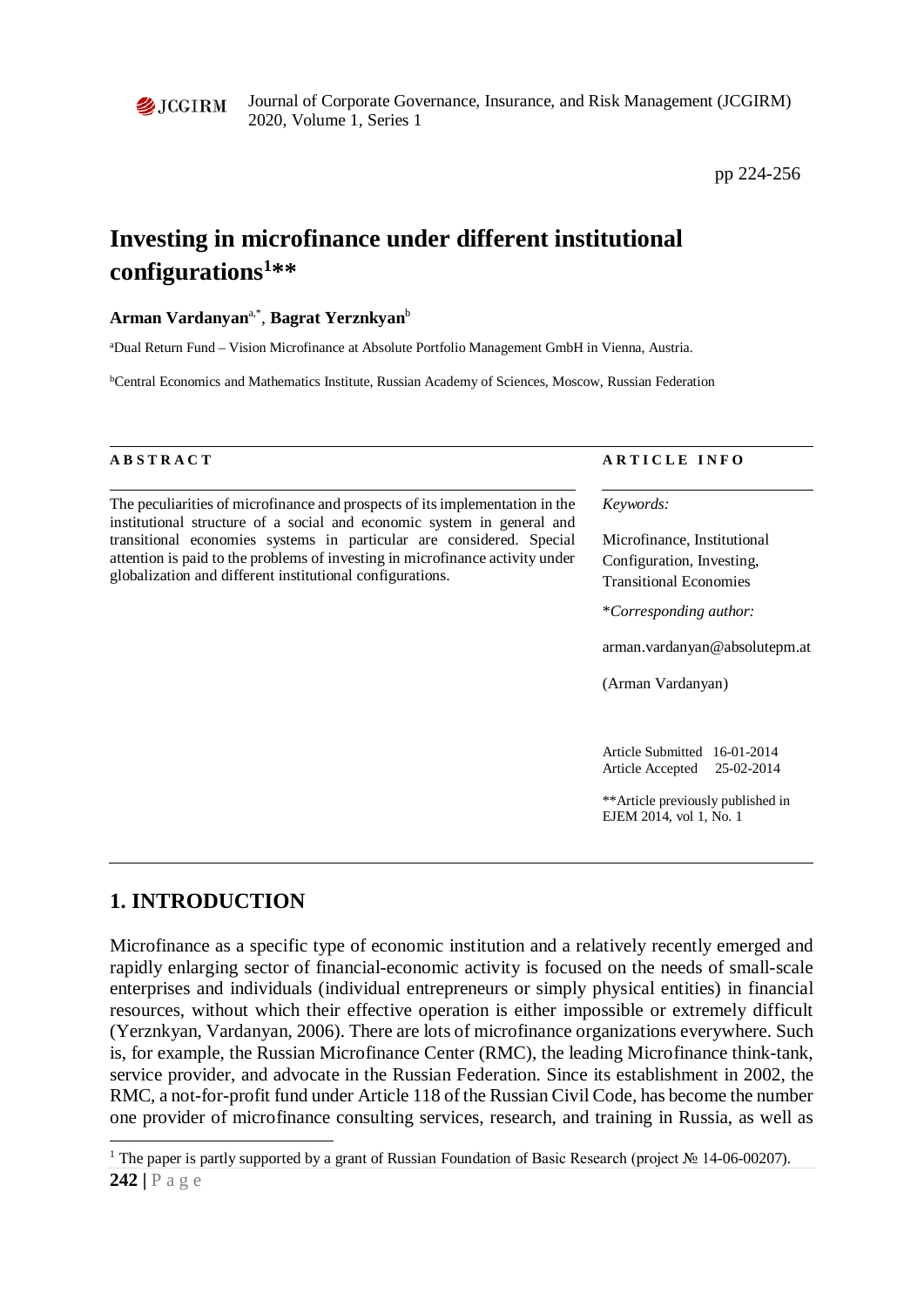the sole national-level advocate and resource center for Microfinance Institutions (MFIs). Performance of the RMC as well as other MFIs worldwide, however, is largely depends on the specificity of the social-economic system and its institutional configuration (Yerznkyan, Vardanyan, 2012).

As it is well-known, the dominant sources of financing the large corporations are either equity, as it is practiced in the Anglo-Saxon world (forming a market-based system or model), or debt, which is typical for Germany (and more or less for other European countries) and Japan (where prevails a bank-based system or model of corporate business financing). However, in the case of the small enterprises and individuals, these sources of financing are not available. The reason is quite obvious: the lack of joint-stock form of business enterprise denies opportunities to raise additional funds through the emission of stocks and getting the loans that are unattractive – with regard to their relationally high transactions costs – to banks. The result is a situation of unmet demand for financial products of microscopic scale. One of the possible answers on the expected question who and how can ensure the availability of getting such loans is microfinance.

It should be mentioned that microfinance is nowadays a well-established specific system of financial activity, both in developed and developing countries. In contrast to the traditional banking, microfinance institutions use innovative methods in order to overcome the obstacles faced by people with low incomes, such as lack of security and customer stories. What about microfinance in economies in transition, including Russia, Armenia, former Yugoslavia and so on? What problems, and primarily institutional by nature, impede their growth and development?

The paper is organized as follows. In section we consider the main characteristics of the institutional configurations of a market system. The problems of the globalization and the changing face of the investor we study in section 3. In section 4 and 5 we represent the case and story of microfinance as well as the problems of investing in microfinance. In section 6 we give some concluding remarks.

## **2.INSTITUTIONAL CONFIGURATIONS OF A MARKET/CAPITALIST SYSTEM**

Throughout the history of a market-based business has primarily focused on its economic activity not being preoccupied by goals and aspirations of communities, individuals, environmental concerns, and social objectives. There were exceptions to this, of course, though mostly of a regulatory or a philanthropic nature. A business exists to maximize value for its stockholders, and 'maximizing stock value' is best achieved by focusing on maximizing short-term profits which in turn raises the capitalization of a business, thus leading to a greater value of the stocks held by stockholders. This is a simple and powerful paradigm which has always seemed to exist in capitalistic society. The short-term pursuit of profits for stockholders at the expense of all other stakeholders and the narrowing of business perspective have intensified accumulation of enormous wealth. This is particularly true over the last few decades, involving a tiny segment of the world's population and leading to a widening gap between the rich and the poor. The reckless search for profit for the sake of profit has led to failures and distortions in the modern financial system, epitomized by the Global financial crisis. This kind of pursuit of profit

PAGE 243| Journal of Corporate Governance, Insurance, and Risk Management | 2014, VOL. 1, Series. 1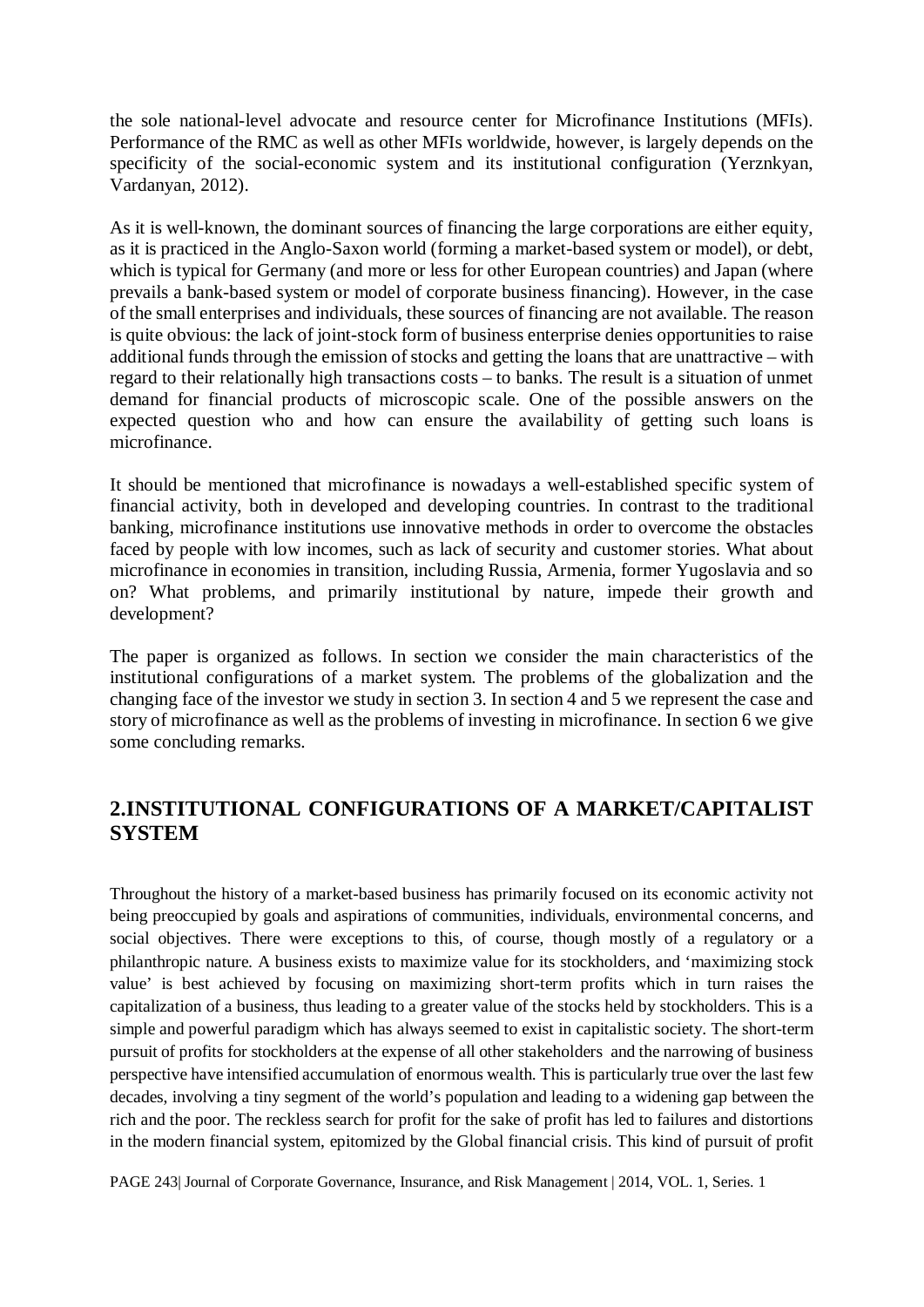has increased societal costs for the next several generations. The consequence is loss of trust and even questioning of globalization and capitalism itself.

The business as an institution can be attributed to capitalist society. Therefore, before going on to discuss the larger purpose of business as an institution, we first need to understand what capitalism, or market system, is *per se* and which models of capitalism exist in the modern world, In addition we should also consider what are the main drivers of globalization and what is their impact on the world economy?

However, stemming from the (new) institutional economics vision that various national economies differ due to their institutional setting and constitutional order (North, 1990), it can be argued that there are a variety of types of economic institutions and systems as well as models of capitalism. However, there is no consensus on capitalism and how it should be used as an analytical category. There is a good deal of historical cases over which it is applied, varying in time, geography, politics and culture (Scott, 2005). A number of definitions of capitalism have been suggested by many eminent philosophers and economists from Adam Smith to the present day.

Economists usually put emphasis on the market mechanism, degree of government control over markets (*laissez faire*), and property rights. There is a general agreement that capitalism encourages economic growth. The extent, to which different markets are 'free', as well as the rules determining what may and may not be private property, is a matter of politics and policy. Many states have what are termed 'mixed economies' (Stilwell, 2002).

Capitalism is regarded as an economic system distinguished by certain characteristics whose development is conditioned by yet other elements. The basic characteristics are: (1) private ownership of the means of production, (2) a social class structure of private owners and free wage-earners, which is organized to facilitate expanding accumulation of profit by private owners; and (3) the production of commodities for sale. Conditioning elements are: (a) a certain division of labor; (b) institutional arrangements to insure a dependable supply of wage labor; (c) a degree of social productivity sufficient to permit sustained investment; (d) commercial organization of the market – including banks – whose scope is adequate to the productivity of the community; (e) a political process whereby economic power can become translated into governmental policy; (f) a legal structure that is protective of private property; and (g) a certain toleration – at the least – of new ways of making a living (Weinberg, 2003).

Here are a few remarks about American Capitalism. Since its early years the American economy has undergone many transformations. Historians often call the period between 1870 and the early 1900s the Gilded Age. This was an era of rapid industrialization, *laissez-faire* capitalism, and no income tax. Captains of industry like John D. Rockefeller and Andrew Carnegie made fortunes. Many Americans praised the new class of industrial millionaires and enthusiastically embraced Spencer's 'Social

PAGE 244| Journal of Corporate Governance, Insurance, and Risk Management | 2014, VOL. 1, Series. 1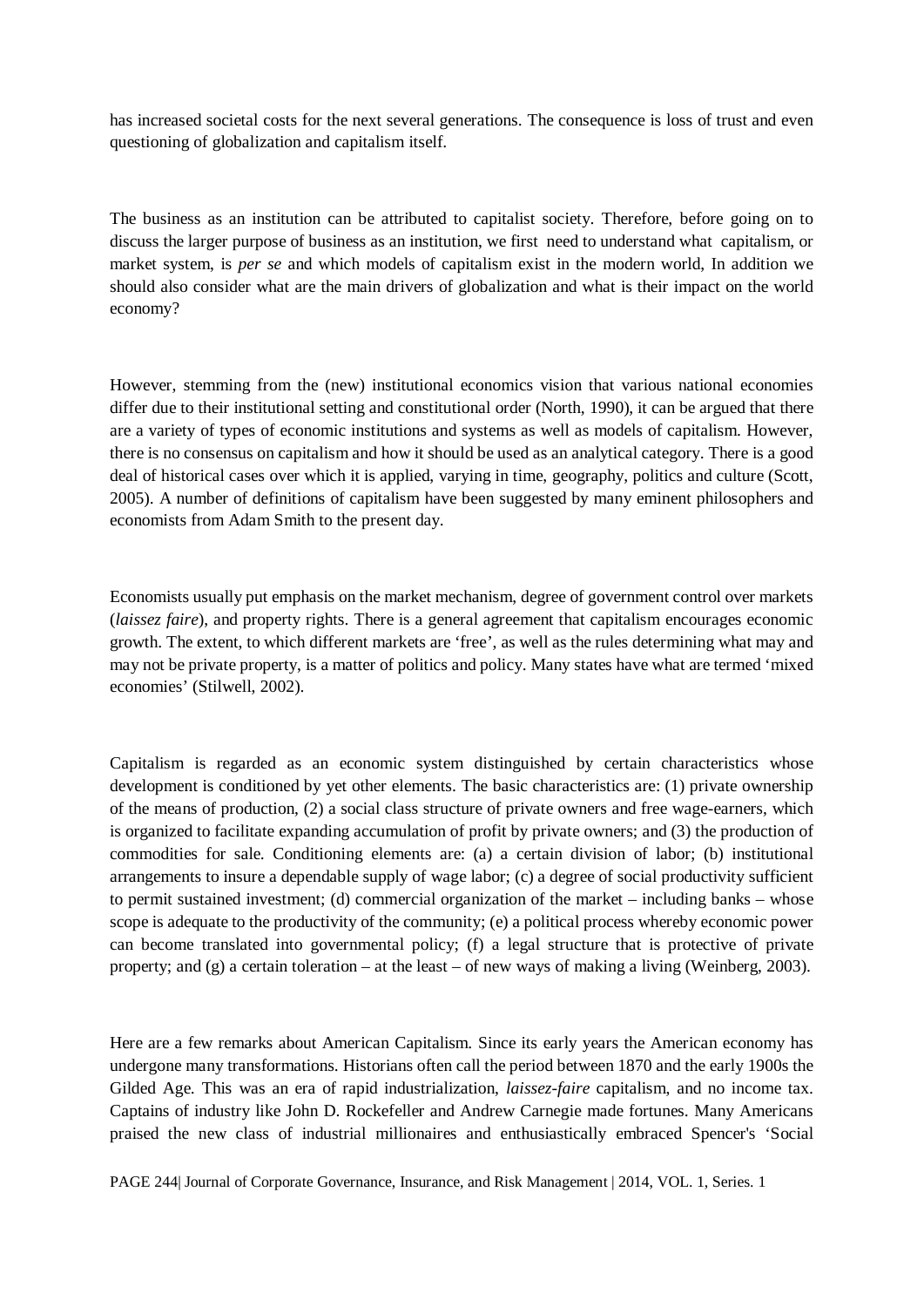Darwinism'[2](#page-3-0) to justify *laissez-faire*, or unrestricted, capitalism. Spencer based his concept of social evolution on individual competition. Some social Darwinists argue that governments should not interfere with human competition by attempting to regulate the economy or cure social ills such as poverty. Instead, they advocate a *laissez-faire* political economic system which favors competition and self-interest in social and business affairs.

There are three major varieties of capitalism existing in developed countries. The Anglo-Saxon investor capitalism which exists in its most undiluted form in the United States; the social-market capitalism (Rhine Capitalism), epitomized by Germany, which also prevails to some extent in most of the other large countries of continental Western Europe; and the producer-oriented capitalism which provided such an impressive engine of growth for the Japanese economy throughout much of the postwar era.

These three different varieties of capitalism are defined primarily by the nature of the relationships between corporations and their major stakeholders, particularly with employees and their communities on the one hand and stockholders and their agents on the other. Another important factor is the manner in which the interactions among firms and between firms and governments are organized. In Anglo-Saxon style market economies such relationships are generally characterized by formal contracting, arms-length transactions, and market-mediated competition. More organic forms of capitalism, represented in different variants by Germany and Japan, depend much more heavily on non-market relationships, defined by law (formal institutions) or custom (informal norms), to shape the organization of their economies.

There were large differences among the various types of capitalism in the organization of relationships between corporations and those who provided their financing during the early postwar (World War II) decades. In the US, stockholders of large companies were widely dispersed and fragmented: no one entity owned a significant share of the stock. As a result, shareholders tended to be passive owners; the separation of ownership from control had been noted as a defining (Berle, Means, 1932).

## **3. GLOBALIZATION AND THE CHANGING FACE OF INVESTOR**

Economic 'globalization' is a historical process, the result of human innovation and technological progress. It refers to the increasing integration of economies around the world, particularly through the movement of goods, services, and capital across borders. The term sometimes also refers to the movement of people (labor) and knowledge (technology) across international borders. There are also broader cultural, political, and environmental dimensions of globalization. Perhaps more importantly, globalization implies that information and knowledge get dispersed and shared. Innovators can draw on ideas that have been successfully implemented in one jurisdiction and tailor them to suit their own jurisdiction. Just as important, they can avoid the ideas that have a clear track record of failure. It is remarkable that Joseph Stiglitz, a frequent critic of globalization, has nonetheless observed that globalization "has

 $\overline{a}$ 

<span id="page-3-0"></span>PAGE 245| Journal of Corporate Governance, Insurance, and Risk Management | 2014, VOL. 1, Series. 1 <sup>2</sup> British philosopher Herbert Spencer applied Darwin's theory of evolution to the development of human society.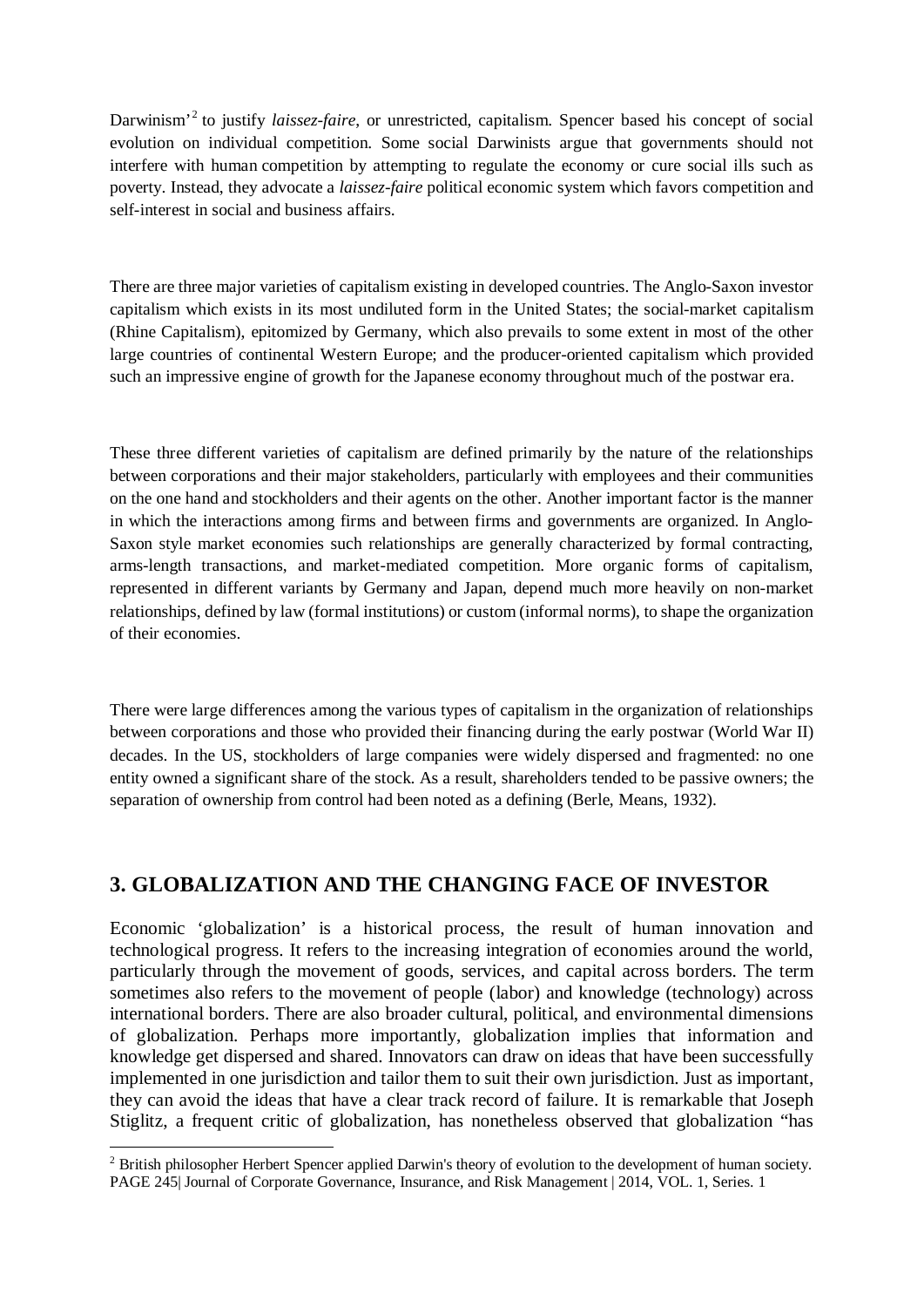reduced the sense of isolation felt in much of the developing world and has given many people in the developing world access to knowledge well beyond the reach of even the wealthiest in any country a century ago" (Stiglitz, 2003, p. 4).

There have been several drivers of globalization over the last several decades. One such driver has been technological advances which have significantly lowered the costs of transportation and communication and dramatically lowered the costs of data processing and information storage. Developments over the last few decades in electronics, in particular the microchip revolution, have materialized electronic mail, the Internet, and the World Wide Web.

A second driver of globalization has been trade liberalization and other forms of economic liberalization which have led to reduced trade protection and to a more liberal world trading system. 1946 General Agreement on Tariffs and Trade (GATT) and later the World Trade Organization (WTO) are prominent examples of trade liberalization policy. Other aspects of liberalization have led to increases in the movement of capital, labor and knowledge across national borders.

A third driver of globalization has been changes in institutions, whereby organizations have a wider reach, due, in part, to technological changes and to the more wide-ranging horizons of their managers, who have been empowered by advances in communications. Thus, corporations which had mainly been focused on a local market have extended their range in terms of markets and production facilities to a national, multinational, international, or even global reach. These changes in industrial structure have led to increases in the power, profits, and productivity of those firms which can choose among many nations for their sources of materials, production facilities, and markets, quickly adjusting to changing market conditions.

A fourth driver for globalization has been the global agreement on ideology. The former division between market economies in the West and socialist economies in the East has been replaced by a near-universal reliance on the market system. This convergence of beliefs in the value of a market economy has led to a world that is no longer divided into market-oriented and socialist economies.

A fifth driver for globalization has been cultural developments, with a move to a globalized and homogenized media, the arts, and popular culture and with the widespread use of the English language for global communication.

Globalization has significant impacts on all economies of the world. Globalization, for example, has produced big gains for the EU in the past. 20% of improvement in EU living standards over the post-war period was due to deeper economic integration at the world level. Globalization is a major source of EU productivity gains through better specialization, economies of scale, technological content of imports, greater competition and the spur to innovation (Globalization…, 2006).

Much has changed, however, since the beginning of the new millennium. The American economy has undergone several economic and political trials during the past decade. The US sub-prime mortgage crisis which has spiraled into "the largest financial shock since the Great Depression" caused global recession. Most recently the economic and structural problems and fiscal difficulties within the Eurozone caused fears about its countries´ sustainable development and raised uncertainty about the future of the Eurozone. These difficulties strengthened forces

PAGE 246| Journal of Corporate Governance, Insurance, and Risk Management | 2014, VOL. 1, Series. 1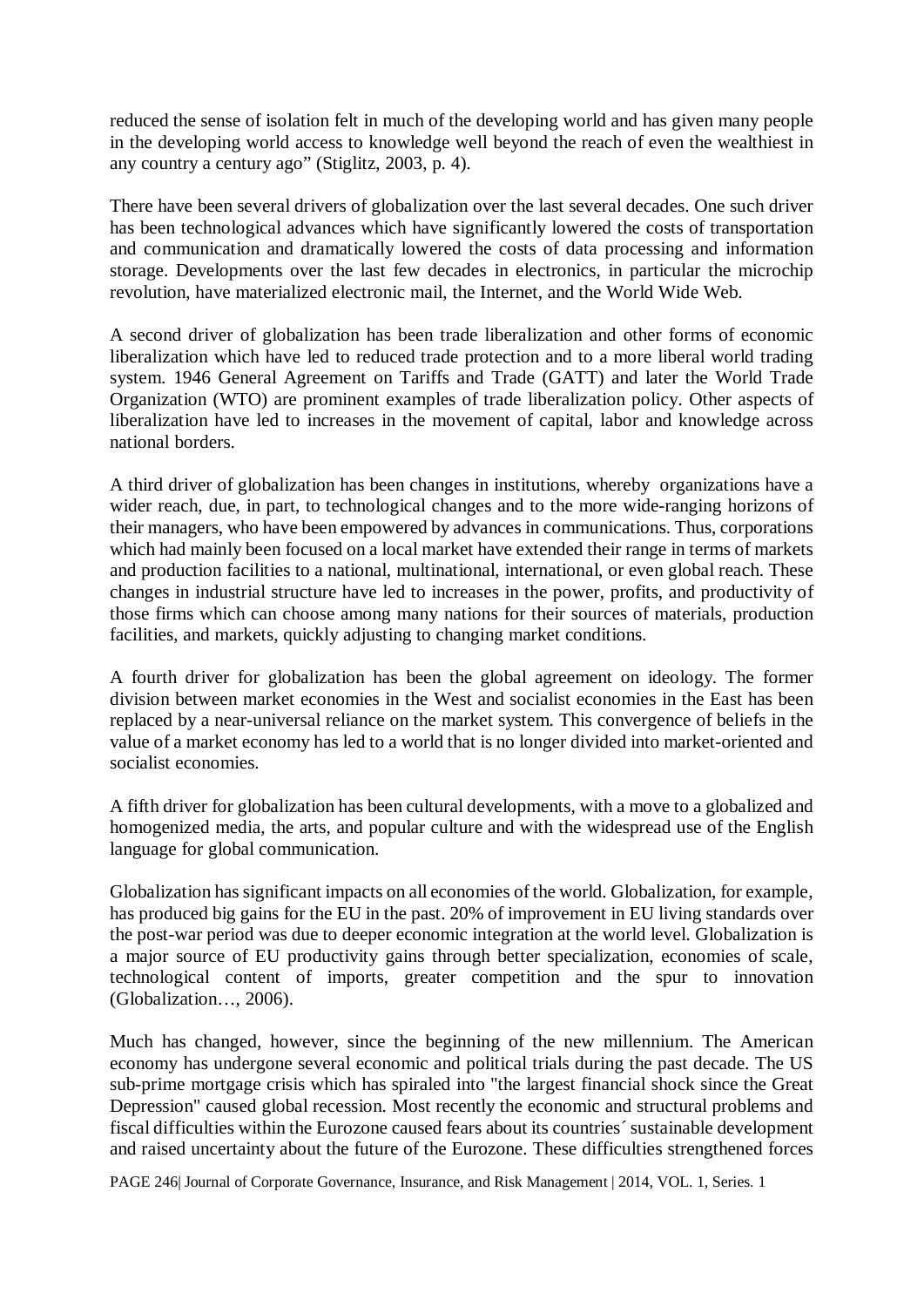opposed to globalization, which in the minds of many was equated with investor capitalism and greedy, irresponsible pursuit for short-term profits.

With these trends of globalization in mind, let us now consider the changing face of investor. It is important because of globalization, political changes, as well as recent economic and societal trends, catalyzed societal call for responsible business behavior, which has reached unprecedented momentum during the past few years, particularly after the global financial crisis. The search for meaning beyond profit reflects rising economic thinking of integrating social aspects into mainstream economic models. The economic model based on the parity of people, planet and profit represents the next stage of human development. Responsibility is part of human nature, so it should complement business activities and financial considerations.

The concept of social responsibility in economic relations or the concept of corporate social responsibility  $(CSR)^3$  $(CSR)^3$  as a pattern of corporate behavior which requires companies to be guided not by their narrow financial objectives aimed at the profit maximization is not new. In a certain sense, they have existed for many centuries. The same is true of sustainable investing, the history of which stretches over centuries. Religious investors from the Jewish, Christian, and Islamic faiths and many indigenous cultures have long married morals and money, giving careful consideration to the way economic actions affected others around them and shunning investments that violated their traditions' core beliefs. In the American colonies, Quakers and Methodists often refused to make investments that might have benefited the slave trade, for example, and the earliest formalized ethical investment policies avoided so-called 'sin' stocks – companies involved in alcohol, tobacco, or gambling. Indeed, the first fund to incorporate such sin-stock screening was the Pioneer Fund, opened in 1928 and screened since 1950 to meet the needs of Christian investors seeking to avoid involvement in precisely such industries of 'vice'. The Fund continues to exclude the tobacco, alcohol, and gambling industries from its portfolio to this day. Sustainable investing in its present-day form, however, arose in the aftermath of the social and cultural upheaval of the 1960s The rapid growth of the civil-rights, feminist, consumer, and environmentalist movements and protests against the Vietnam War, raised public awareness about a host of social, environmental, and economic problems and corporate responsibility for them. Religious organizations and institutional investors remained very much at the forefront of these concerns about CSR.

There are a number of definitions for the CSR concept. For example, it can be classified as a contribution of the business and civil society to the sustainable development of the economy, and refer to the well-known economic, social and environmental responsibilities of CSR companies (Kakabadse et al., 2005). What is important to underline, that a socially responsible company takes steps in the interests of its stakeholders that are not dictated by direct commercial needs and market requirement (Baron, 2001). Financial or investment social responsibility is primarily addressed by the concept of Sustainable and Responsible Investment (SRI) – a generic term covering any type of investment process that combines investors' financial objectives with their concerns about Environmental, Social and Governance (ESG) issues. The SRI methodology constantly evolves and develops reflecting diversity of various

<span id="page-5-0"></span> $3$  The idea of CSR is full of contradictions. The reason is not only it does not fit into the traditional notions of a market economy, where private firms maximize profit, governments provide public goods and regulate the private sector, and philanthropy becomes the domain of altruistic individuals rather than 'heartless' legal entities. For some more reasons see: (Yerznkyan, 2012).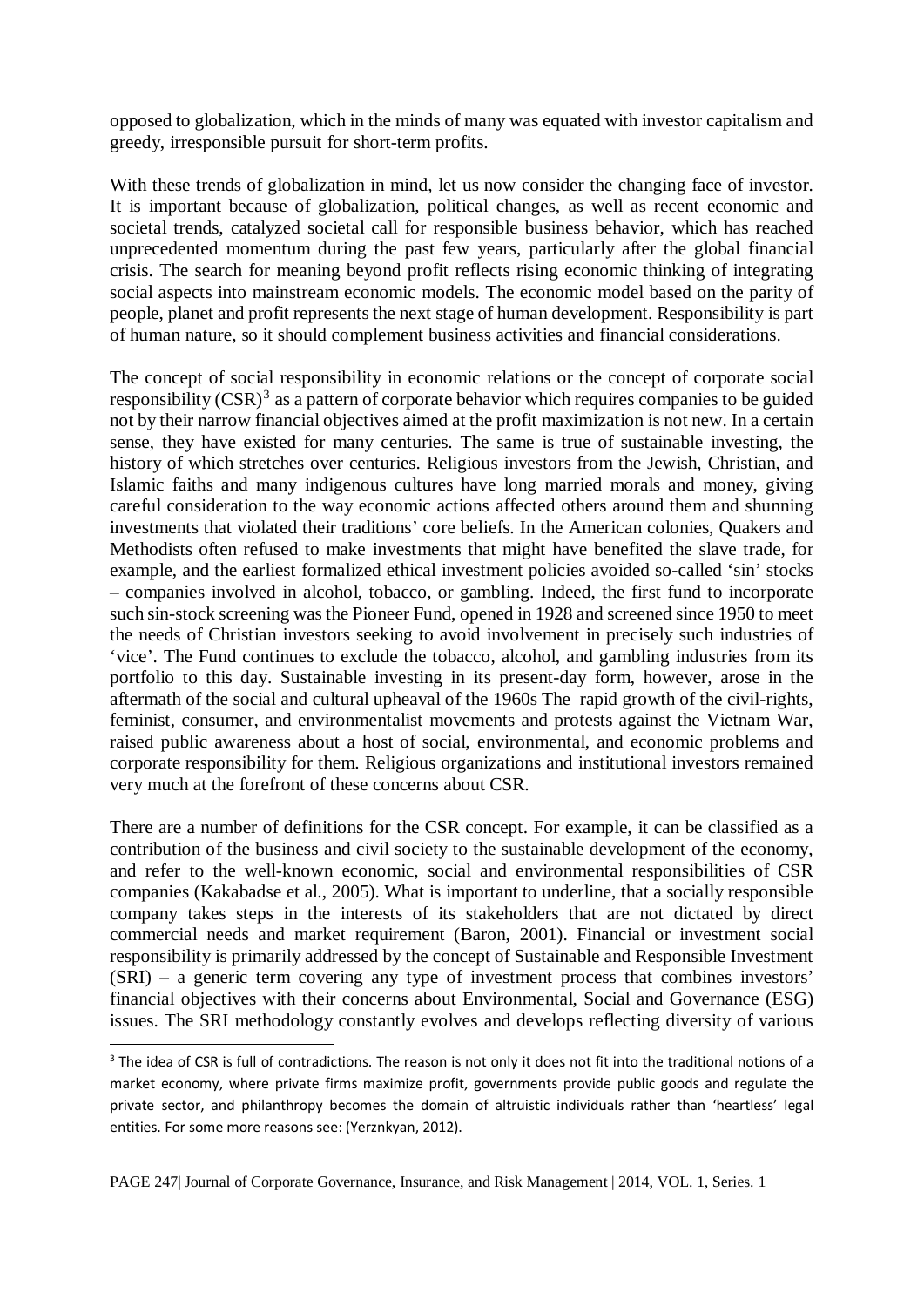investors' approaches and methods in evaluating and integrating the SRI criteria into investment management.

The recent academic research develops further the idea of integrating social, environmental and community goals into mainstream business activities. The concept of Shared Value can be seen as a next stage in this field. Shared value focuses companies on the right kind of profits – profits that create societal benefits rather than diminish them. The concept of shared value can be defined as policies and operating practices which enhance the competitiveness of a company while simultaneously advancing the economic and social conditions in the communities in which it operates. Shared value creation focuses on identifying and expanding the connections between societal and economic progress (Porter, Kramer, 2011).

Impact Investing is a growing area where investors look to both adopt SRI strategies and evaluate their outcomes. The onus is placed on monitoring and measuring the end results of strategies in portfolio construction with the ex-post assessment of SRI strategies as important as the rationale for strategy selection. One important example of Impact Investing is microfinance investing, where the investment strategies are increasingly assessed for social and environmental impacts.

Investments in microfinance represent an area where the goals and objectives of investors are not limited to the utilitarian features of an investment, such as a risk and return characteristics, but rather enriched with new dimensions - ethical, societal and religious values. The microfinance industry, with its history, track record, achievements and setbacks, can be considered as an example of paramount importance for exploring the ways of integrating traditional investment concepts with people's aspirations and concerns about environmental, social and ethical aspects.

## **4. MICROFINANCE: THE CASE AND THE STORY**

Microfinance is described as the provision of a range of financial products and services, including credit, savings, insurance, remittances, entrepreneurial training to poor, low-income people. Traditionally, banks have not considered the poor population to be viable and reliable consumers of banking services. The poor need to have access to finance, especially to credit to set up and run their tiny businesses to escape poverty and to build assets. Microfinance Institutions (MFIs) – providers of formal financial services to this clientele – facilitate access to the financing, filling in the gaps in the supply of financial services. MFIs vary in scope, size, structure, mission and objectives. MFIs may or may not be regulated, depending on their status and the legislation in the particular country. Often the MFIs provide the technical assistance alongside the provision of a range of financial products and services to their clientele. Business models of MFIs differ from the conventional banking model in that microfinance has developed and employs innovative lending techniques to overcome the obstacles which low-income borrowers are facing such as lack of guarantee and absence of client credit history.

Microfinance plays an important role in the economic development of countries. Through financial inclusion microfinance contributes to economic growth. And of more importance is the fact that microfinance enables growth to be more inclusive, more pro-poor. Microfinance has proved to be a powerful tool, though not a panacea, in combating poverty. Financial inclusion opens new opportunities for entrepreneurially active but 'non-banked' people,

PAGE 248| Journal of Corporate Governance, Insurance, and Risk Management | 2014, VOL. 1, Series. 1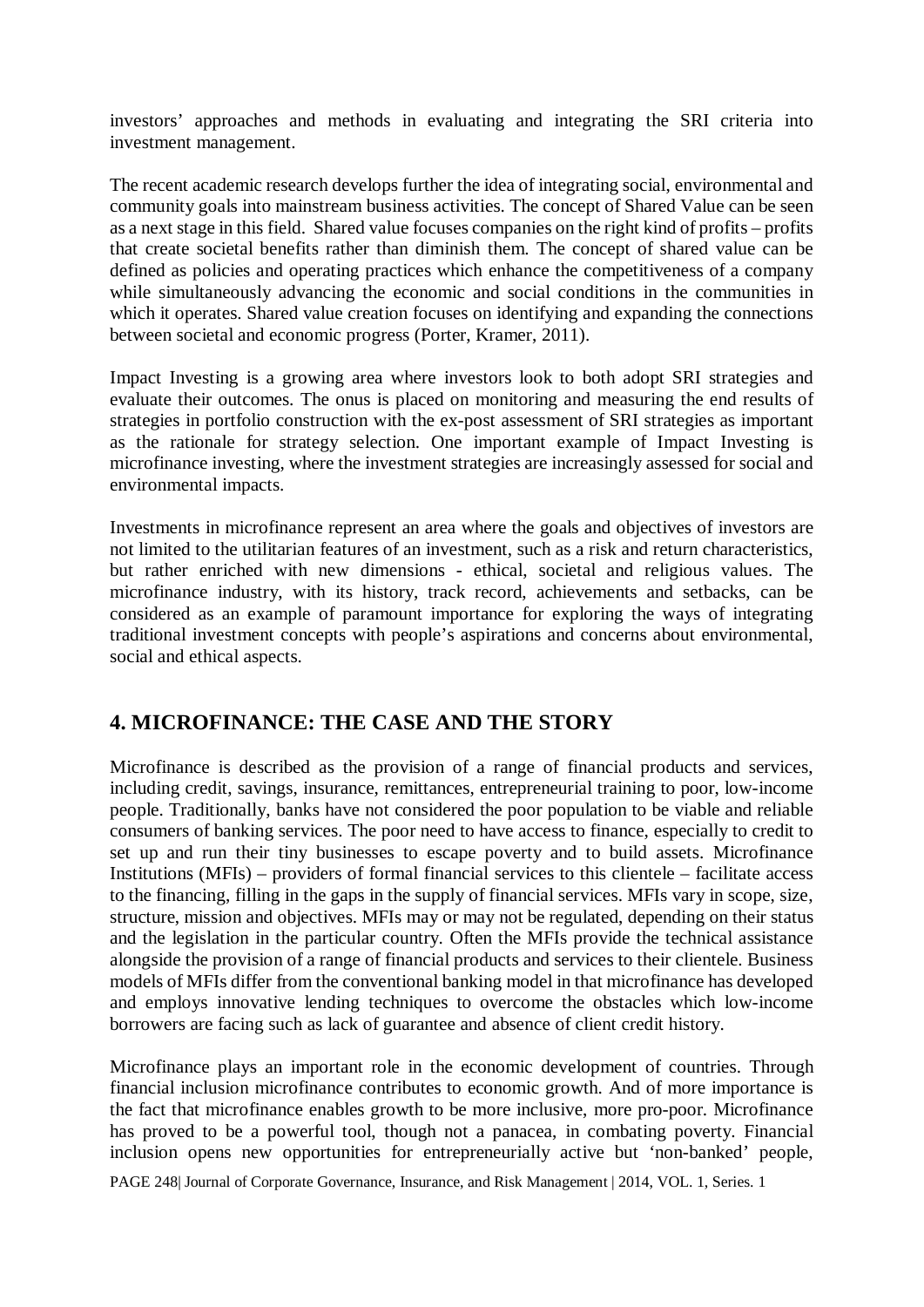strengthens entrepreneurial spirit and empowers the most vulnerable parts of the population, particularly women in developing countries.

Before presenting the microfinance industry's current challenges and opportunities we would like to briefly discuss the idea of microfinance and provide an insight into the historical development of the concept of microfinance and microfinance industry from the past to the present day.

Nearly one half of the world's population lives on \$2 a day or less, often unable to meet even their most basic human needs. The majority of these poorest are women and children. Malnutrition, lack of healthcare, substandard housing, and illiteracy result in desperation, disease, and daily suffering. Lacking stable job opportunities, the world's poor are largely selfemployed. Their unpredictable day-to-day existence forms a vicious cycle of poverty which leaves little room for hope or opportunity. When proper nutrition or healthcare is out of reach, children grow up at greater risk of contracting life-threatening or disabling diseases. If a family can't afford to educate their children, they have few avenues for a better life than that of their parents. And if a mother can't afford to buy property or livestock, there are few opportunities for her to build assets that will last over time.

What's holding them back? Beyond obvious employment challenges, most people in the developing world - that is, the majority of the world's population - do not have access to formal financial services. According to the Consultative Group to Assist the Poor (CGAP) more than 3 billion poor people worldwide seek access to basic financial services essential to managing their precarious lives. Financial services for the poor cannot solve all the problems caused by poverty. However they can help put resources and power into the hands of the working poor and low-income people themselves, letting them make those everyday decisions and find their own ways to emerge from poverty.

Microfinance offers poor people access to basic financial services such as loans, savings, money transfer services and micro- insurance. People living in poverty, like everyone else, need a diverse range of financial services to run their businesses, build assets, smooth consumption, and manage risks.

Poor people usually address their need for financial services through a variety of financial relationships, mostly informal. Credit is available from informal moneylenders, so called "loan sharks", but usually at a very high cost to borrowers with annual interest rates, often from 300 to 3,000 percent. Under this system, virtually all of a borrower's financial gains are passed directly to the money lender. Individuals are unable to realize the rewards of their own hard work. Savings services are available through a variety of informal relationships like savings clubs, rotating savings and credit associations, and other mutual savings societies. But these tend to be unreliable and somewhat insecure. Traditionally, banks have not considered poor people to be a viable market.

How does microfinance work? The most common microfinance product is a microcredit loan — usually less than \$150 (depending on the country and loan cycle; microcredit loans in Mexico, for instance, tend to be larger than in India due to regional economic differences). These small loans are enough for hardworking micro-entrepreneurs, particularly women, to start or expand small businesses such as growing fruit and vegetables, running small shops, or buying wholesale products to sell in a market. Income from these businesses provides better

PAGE 249| Journal of Corporate Governance, Insurance, and Risk Management | 2014, VOL. 1, Series. 1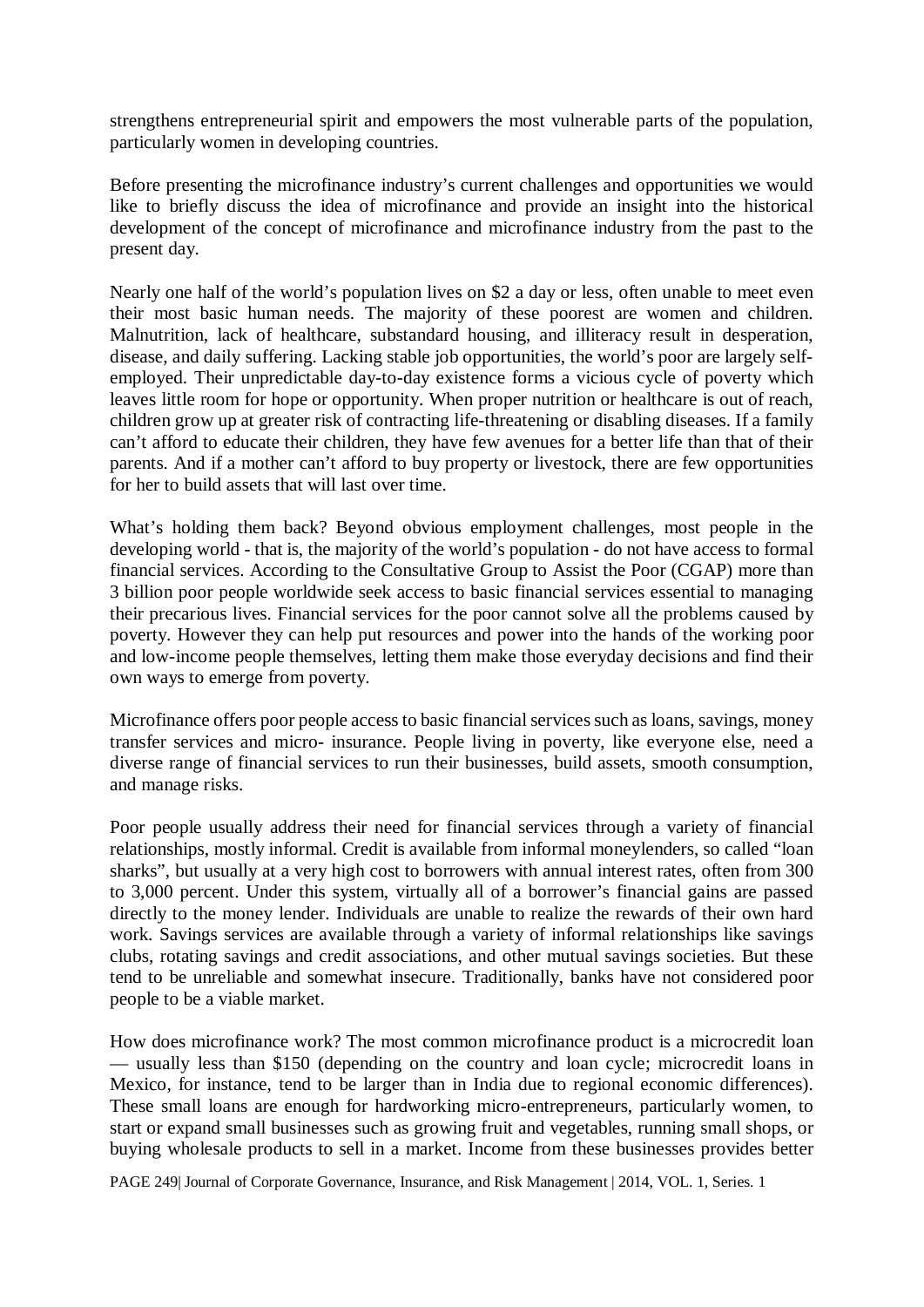food, housing, healthcare, and education for entire families. Most importantly, additional income benefits children and raises hope for a better future for them.

The global repayment rate for micro-credit loans is higher than 97 percent, which allows MFIs to re-lend these funds to even more clients. By giving the world's poor a hand up, not a handout, microfinance can help break the cycle of poverty in as little as a single generation.

Over the past 10 years or so, microfinance has rapidly evolved and expanded from the relatively narrow field of micro-enterprise credit to the more comprehensive concept of microfinance to the enormous challenge of building inclusive financial systems.

The ideas and aspirations behind microfinance are not new. Small, informal savings and credit groups have operated for centuries across the world, from Ghana to Mexico to India and beyond. In Europe, as early as the 15th century, the Catholic Church founded pawn shops as an alternative to usurious moneylenders. These pawn shops spread throughout the urban areas in Europe throughout the 15th century. Formal credit and savings institutions for the poor have also been around for generations, offering financial services for customers who were traditionally neglected by commercial banks. The Irish Loan Fund system, started in the early 1700s, is an early (and long-lived) example. By the 1840s, this system had about 300 funds throughout Ireland.

In the 1800s, Europe saw the emergence of larger and more formal savings and credit institutions which focused primarily on the rural and urban poor. The financial cooperative was developed in Germany. The concept of the financial cooperative was developed by Friedrich Wilhelm Raiffeisen and his supporters in Germany. From 1865, the cooperative movement expanded rapidly within Germany and other countries in Europe, North America, and eventually developing countries.

Many of today's financial cooperatives in Africa, Latin America, and Asia find their roots in this European movement. Another early example is the Indonesian People's Credit Banks (BPRs) that opened in 1895 and became the largest microfinance system in Indonesia, with close to 9,000 branches.

Between the 1950s and 1970s, governments and donors focused on providing agricultural credit to small and marginalized farmers in hopes of raising productivity and incomes. These efforts to expand access to agricultural credit used state-owned development finance institutions, or farmers' cooperatives in some cases, to make loans to customers at below-market interest rates. These subsidized schemes were rarely successful. Rural development banks were unable to cover their costs with subsidized interest rates. Customers had poor repayment discipline, because they saw their loans as gifts from the government. Consequently, these institutions' capital base eroded and, in some cases, disappeared. Worst of all, these funds did not always reach the poor. Instead, they often ended up in the hands of more influential and better-off farmers.

Meanwhile, the 1970s saw the birth of micro-credit. Programs in Bangladesh, Brazil, and a few other countries began lending to poor women entrepreneurs. Early micro-enterprise credit was based on solidarity group lending in which every member of a group guaranteed the repayment of all members. Examples of early pioneers include Grameen Bank in Bangladesh, which started out as an experiment by Prof. Muhammad Yunus; ACCION International, which began

PAGE 250| Journal of Corporate Governance, Insurance, and Risk Management | 2014, VOL. 1, Series. 1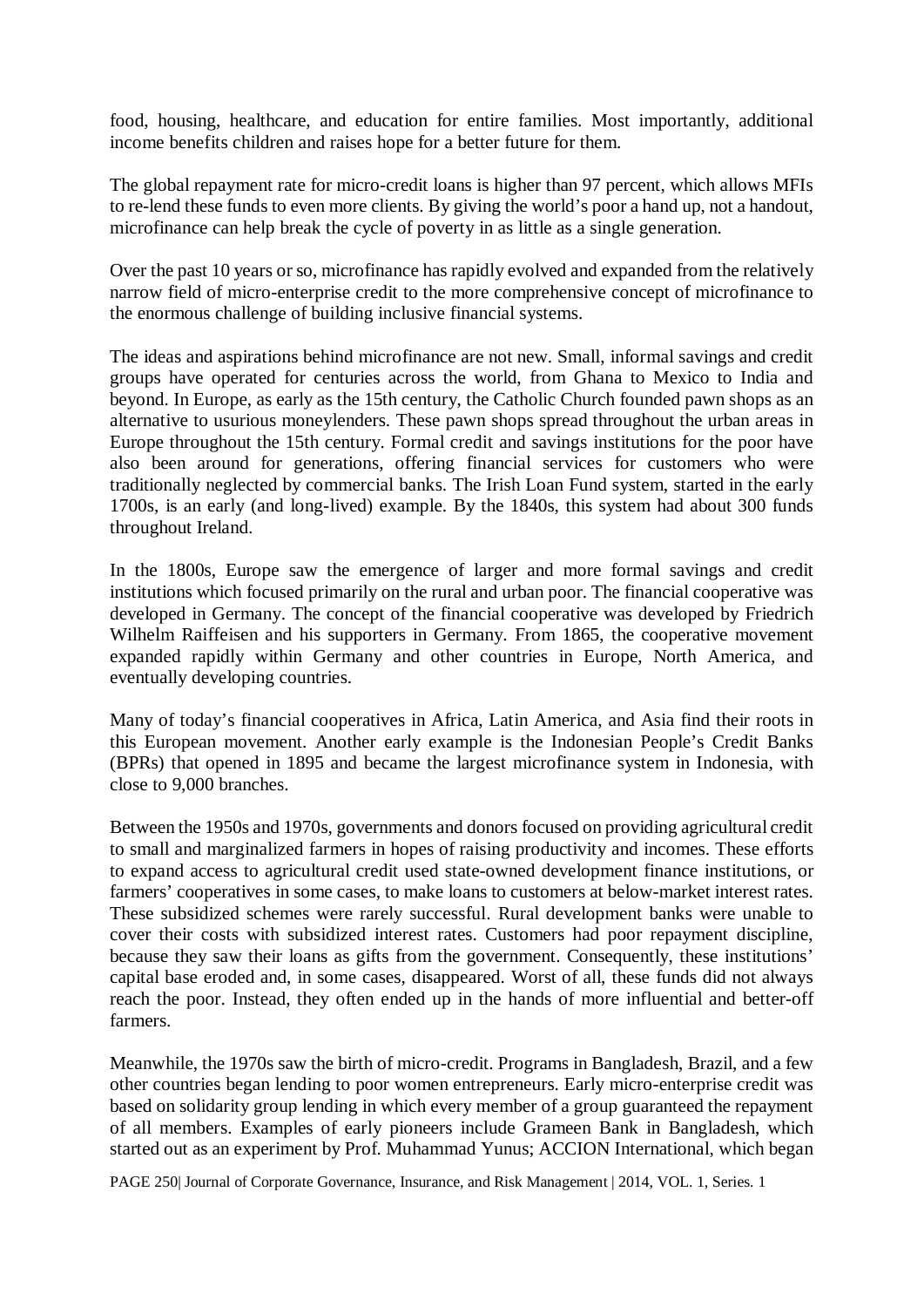in Latin America and then spread to the United States and Africa; and the Self-Employed Women's association Bank in India, which is a bank owned by a women's trade union. These institutions continue to thrive today and have inspired countless others to replicate their success.

In the 1980s, micro-credit programs throughout the world improved on the original methodologies and defied conventional wisdom about financing for the poor. Firstly, wellmanaged programs showed that poor people, especially women, paid their loans more reliably than better-off people with loans from commercial banks. Secondly, they demonstrated that poor people are willing and able to pay interest rates which allow microfinance institutions (MFIs) to cover their costs. MFIs that cover their costs can become viable businesses that attract deposits, commercial loans, and investment capital. They can reach huge numbers of poor clients without being limited by a scarce and uncertain supply of subsidized funds from governments and donor agencies. Bank Rakayat Indonesia (BRI) is a dramatic example of what can happen when MFIs focus on collecting loans and covering costs. BRI's village-level branch system now serves more than 30 million low-income savers and borrowers.

In the early 1990s, the term 'microfinance' rather than 'micro-credit' began to be used to refer to a range of financial services for the poor, including credit, savings, insurance, and money transfers.

Two main models of credit that have evolved and are used for financing microfinance are group lending and individual lending. The group lending methodology is based on solidarity pattern when the credit risk of a single borrower is proportionately distributed on all members of the group. As the practice shows this group lending models works the best in case of relatively small amounts of micro-credit. In individual lending model the financing of a micro-borrower is based on a thorough examination of the cash flow of borrower.

To reach ever larger numbers of poor clients, MFIs and their networks increasingly began to pursue a strategy of commercialization, thus transforming themselves into for-profit corporations which could attract more capital and become more permanent features of the financial system. An emphasis on creating and growing strong institutions (as opposed to channeling credit to specific groups) is a core element of this recent history.

The period of fast growth in the past years later changed into a phase of "cooling down" aggressive lending from many MFIs in different countries. The global financial crisis also brought in credit risk and liquidity constraints to the microfinance sector in recent years. The clients of MFIs – micro-borrowers- suffered from rising costs of food in addition to painful macroeconomic adjustments in some countries. This lowered micro-entrepreneurs' repayment capacity, which negatively impacted the delinquency of loans. In spite of this the bad loans levels at MFIs globally stayed within manageable limits and were far below the levels at commercial banks in developing and emerging countries. In spite of some deterioration in portfolio quality of the microfinance institutions, the financial and operational indicators on average remained at acceptable levels. During this time many MFIs reviewed their business plans, diversified their funding sources and improved efficiency levels. Microfinance is evolving and our expectation of it has to evolve as well.

## **5. INVESTING IN MICROFINANCE**

PAGE 251| Journal of Corporate Governance, Insurance, and Risk Management | 2014, VOL. 1, Series. 1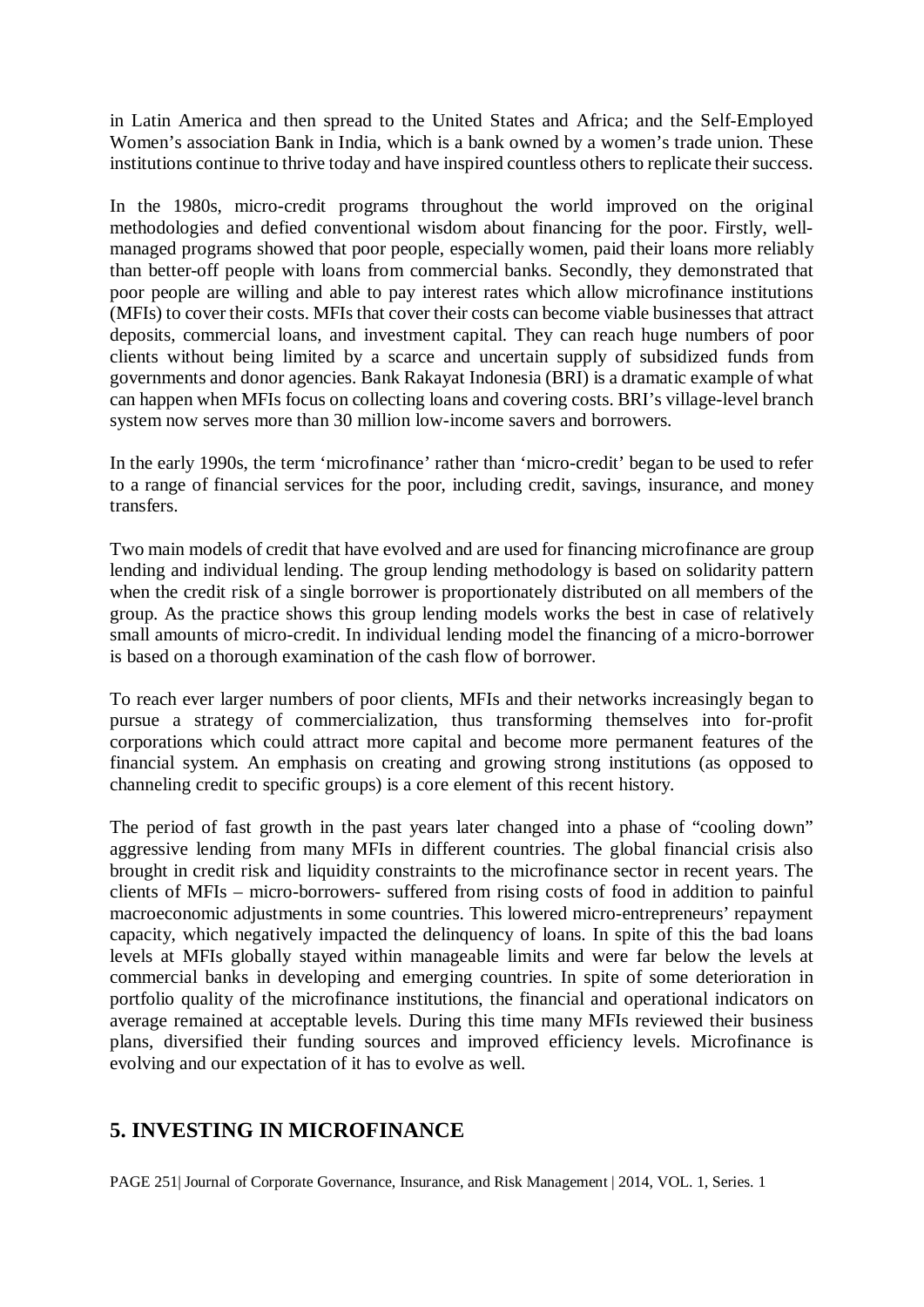It should be mentioned that microfinance is currently not only a phenomenon existing in developing countries (where microfinance has proved to be an effective tool both in poverty reduction through the support of income generating activities mostly in the poorest countries) but is also an important component of a broader micro-, small and medium-size enterprises segment which is a basis for development and growth of the middle-class in more developed countries. Microfinance exists and should also be considered by policymakers as a viable tool in advanced countries, especially in light of economic difficulties currently persistent in Europe and the U.S. Microfinance can serve as an effective economic tool for mitigating social issues such as high unemployment, integration difficulties for migrants and for cultivating entrepreneurial spirit and unleashing creative potential within socially vulnerable segments of population in developed countries.

To sustain the growth of microfinance services MFIs are employing strategies to diversify their funding sources by using a growing range of financial instruments, in order to optimize their capital structure, aligning this with interests of various local and international investors.

Mainstreaming of microfinance, its increased access to capital markets and a wide range of financial instruments available in the market pose both opportunities and threats to MFIs and their investors. Awareness of risks, including counterparty, country, foreign exchange, reputational risks and specifics of risk mitigation in microfinance are crucial for investing in microfinance.

And we need to remember that commercial microfinance is a business activity based on economic efficiency and not an activity based on donation and aid. Microfinance is a vivid case of social entrepreneurship.

With increasing demand for microfinance services and the entrance of various public and private actors in the field, microfinance has evolved to become a financial services market with a size of more than US\$ 250 billion. Today microfinance serves the needs of around 150 million micro- and small enterprises. MFIs worldwide have accumulated assets of US\$ 50 to 60 billion and about US\$ 25 billion in deposits. The World Bank estimates that there will still be 1 billion people living below US\$ 1.25 per day in 2015, which means that there will be a need for microfinance for many years to come.

During the last decade with the emerging of numerous specialized microfinance investment funds microfinance has transformed to become a recognized asset class. This was a major transformation not only in the minds of MFIs but also in bankers and asset managers' perceptions about the industry.

According to Consultative Group to Assist the Poor (CGAP) and the Microfinance Information Exchange (MIX) foreign investment in microfinance r, including both debt and equity, reached US\$13 billion as of the end of 2010. The growth has been driven by both public institutions and private and institutional investors. More than half of all cross-border investment in microfinance is provided through financial intermediaries. Various Microfinance Investment Vehicles (MIVs) have grown in number, scale, and product offering. MicroRate (a rating agency specialized in microfinance) has estimated the total assets of MIVs as of December 31, 2010 to be US\$ 7 billion.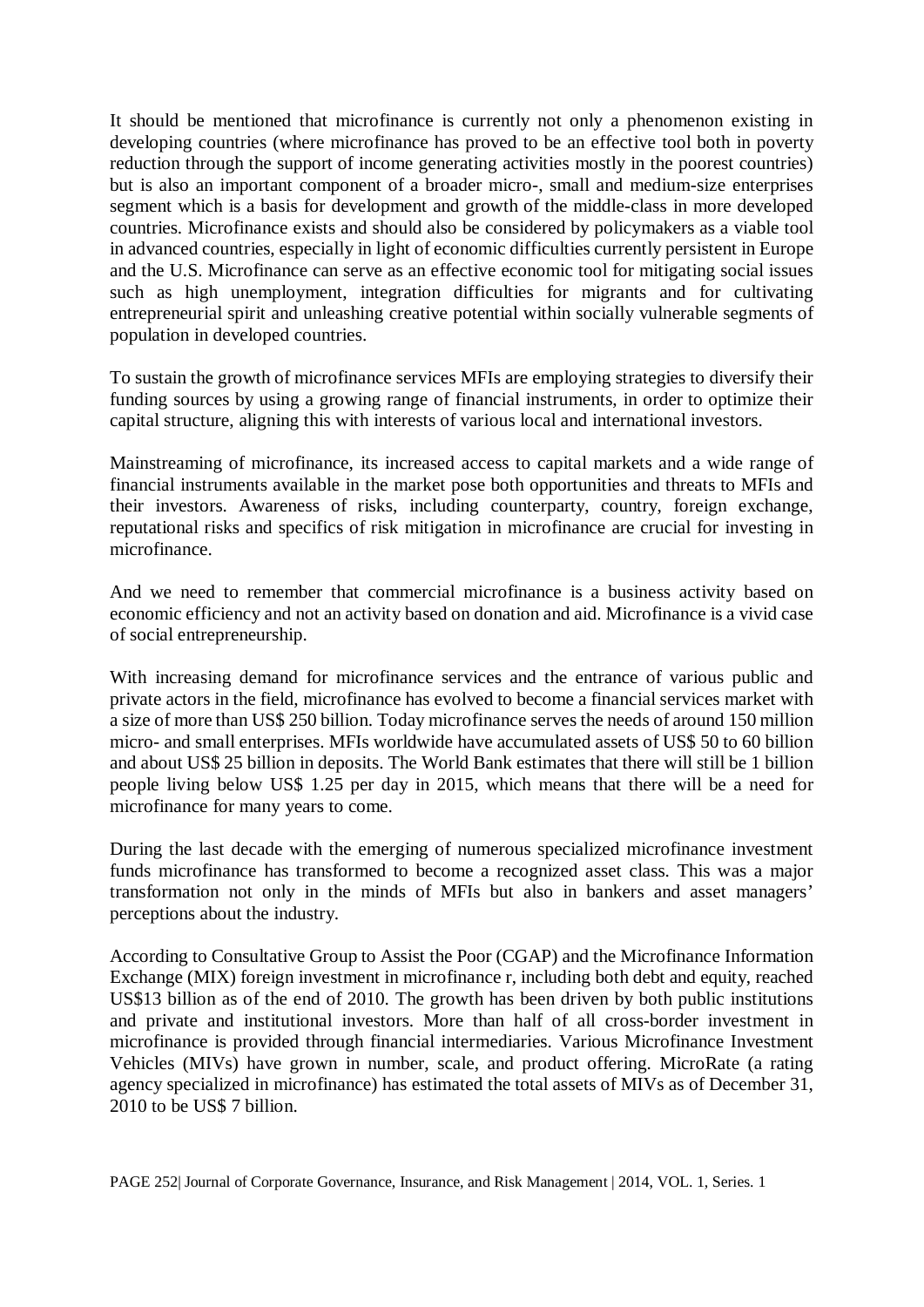MIVs raise funds from public, institutional and private investors to finance MFIs worldwide. MIVs can take the form of collective investment schemes or other dedicated investment vehicles. MIVs provide financing to MFIs through both debt and equity investments.

Why is microfinance suitable for responsible investors? Microfinance asset class provides investors with an opportunity to participate in stimulating economic growth and improving living conditions by providing credit to low-income households and entrepreneurs in emerging and frontier markets (EFM). Investing in microfinance provides investors with a solid financial return in addition to strong social and ethical impact.

Investing in microfinance can generate strong financial returns for investors, while providing diversification from today's highly interdependent global markets. In addition, EFM often exhibit higher and more stable economic growth projections than advanced markets. Moreover, investing in microfinance which addresses the elementary needs of people – food, healthcare and education – is a partial guarantee of independence from market speculation.

Three characteristics of microfinance are particularly attractive for institutional investors: the social value of microfinance, its perceived attractive risk-adjusted returns, and its potential decorrelation from other asset classes.

Several academic studies have demonstrated that microfinance investment returns are apparently not correlated to mainstream investment indices (see for example: Krauss, Walter, 2008).

Philanthropic activity, donations and activities of public donors, and development financial institutions cannot alone provide solutions to the challenges our world faces today – private investment is increasingly engaging in the development of an effective route to social and environmental progress. Therefore there is a great need for increased deployment of capital from private investors particularly in the microfinance asset class. In spite of availability of many various dedicated private investors participating currently in microfinance, there is still only limited understanding of the business model of microfinance and the opportunities it can offer among a wider circle of professional investors.

Microfinance asset class, being the most advanced niche in the broader impact investing field, offers a new approach in the way that it reduces the imbalance in the distribution of wealth between the rich and the poor parts of the world. In general the microfinance investments can be seen as an area of respectful business cooperation between the rich and the poor, based not on donation and philanthropy but on economic efficiency and mutual economic interests.

Despite some evidence that in the short run tensions can arise between simultaneously achieving the financial and social goals, in the long run these two objectives do not contradict each other: doing right by all stakeholders is the only long-term sustainable business solution. And this is the essence of the double bottom line in microfinance: a social promise to benefiting clients combined with a financial commitment to operating profitably.

Somewhat affected by the global crisis and some negative events in countries like India, Nicaragua and Bosnia and Herzegovina the microfinance industry still continues to show its resilience to shocks and de-correlation. The damaging effects of financial, energy and food

PAGE 253| Journal of Corporate Governance, Insurance, and Risk Management | 2014, VOL. 1, Series. 1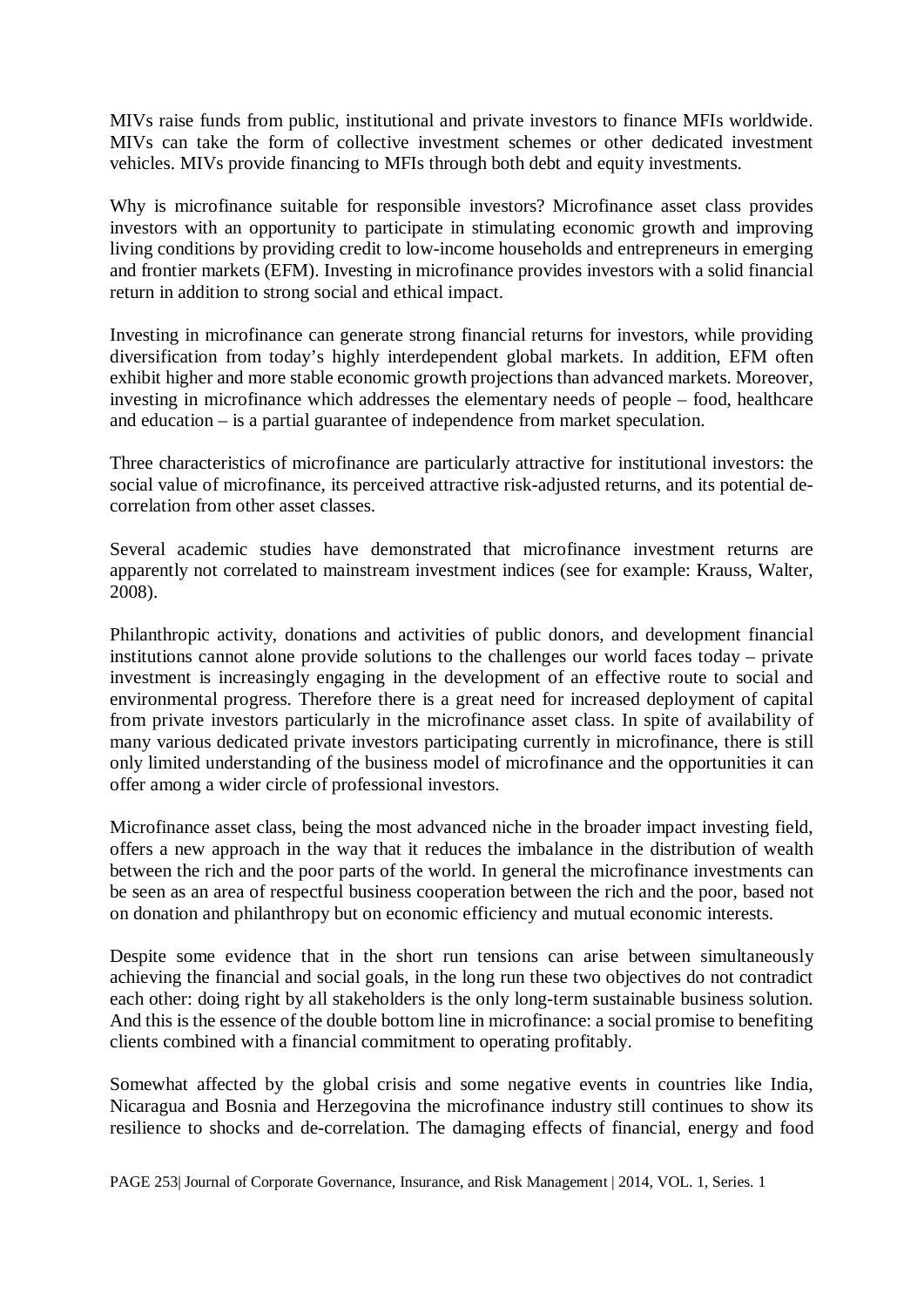crises globally underlined the important social mission of microfinance institutions in providing sustainable delivery of financial services to millions of people worldwide.

By calling for more transparency on the performance of MFIs to provide the responsible delivery of financial services to the micro-clients, to improve the quality of microfinance products and services, to enhance their client protection and social performance, we should not forget about the need for responsible behavior at the level of all actors, especially at the level of investors. Investors can play an important role in participating in the industry initiatives (such as for example, the Smart Campaign's Client Protection Principles) committed to improve transparency, client protection, customer service and business ethics, responsible pricing and not coercive collection practices. In accelerating commitment of client protection and social performance management by supporting such strategies at the level of MFIs, they can create the right incentives by funding providers who have strong social missions and objectives, and turn down providers with inadequate practices. Investors can also play a role by avoiding investments in saturated markets, contributing to mitigating the risks of potential overindebtedness. Investors and investment management companies specialized in microfinance can also add great value by innovating: finding new and better ways of making investments in microfinance, developing investment instruments, introducing local currency financing fund products and enhancing risk management solutions for responsible investors.

## **6. CONCLUSION**

The global financial crisis highlighted the need to aim to achieve positive social effects alongside financial return – a shift from a pure profit-maximization paradigm. This also reflects the increasing interest of various investors in making investments in businesses which pursue social, ethical and environmental development objectives in addition to financial goals. Recent regulatory changes in the EU and worldwide in addition to increased exposure to emerging markets will significantly impact the asset management industry in terms of investment decisions and distribution strategies. And the microfinance asset class, due to its transparent, social and investable nature, is an attractive niche for asset managers, advisers and distributors, who strive to offer innovative fund products to satisfy the growing needs of private and institutional investors.

Microfinance has emerged as a leading impact asset class that can provide investors riskadjusted financial returns combined with solid social impact. The microfinance asset class has its own investment frameworks, risk management, benchmarks and a growing array of dedicated stakeholders. Microfinance investment funds have been recognized to be scalable, financially sustainable and internationally replicable investment structures which can offer investors financial returns as well as social values. Understanding the whole microfinance fund value chain, microfinance fund objectives, structures, policies, as well as investment processes, portfolio and risk management practices are important for microfinance investors to make informed investment decisions.

Microfinance correlates strongly with the goals of inclusive development and creating shared value and has already proved to be one of the most effective techniques to promote sustainable and responsible finance.

PAGE 254| Journal of Corporate Governance, Insurance, and Risk Management | 2014, VOL. 1, Series. 1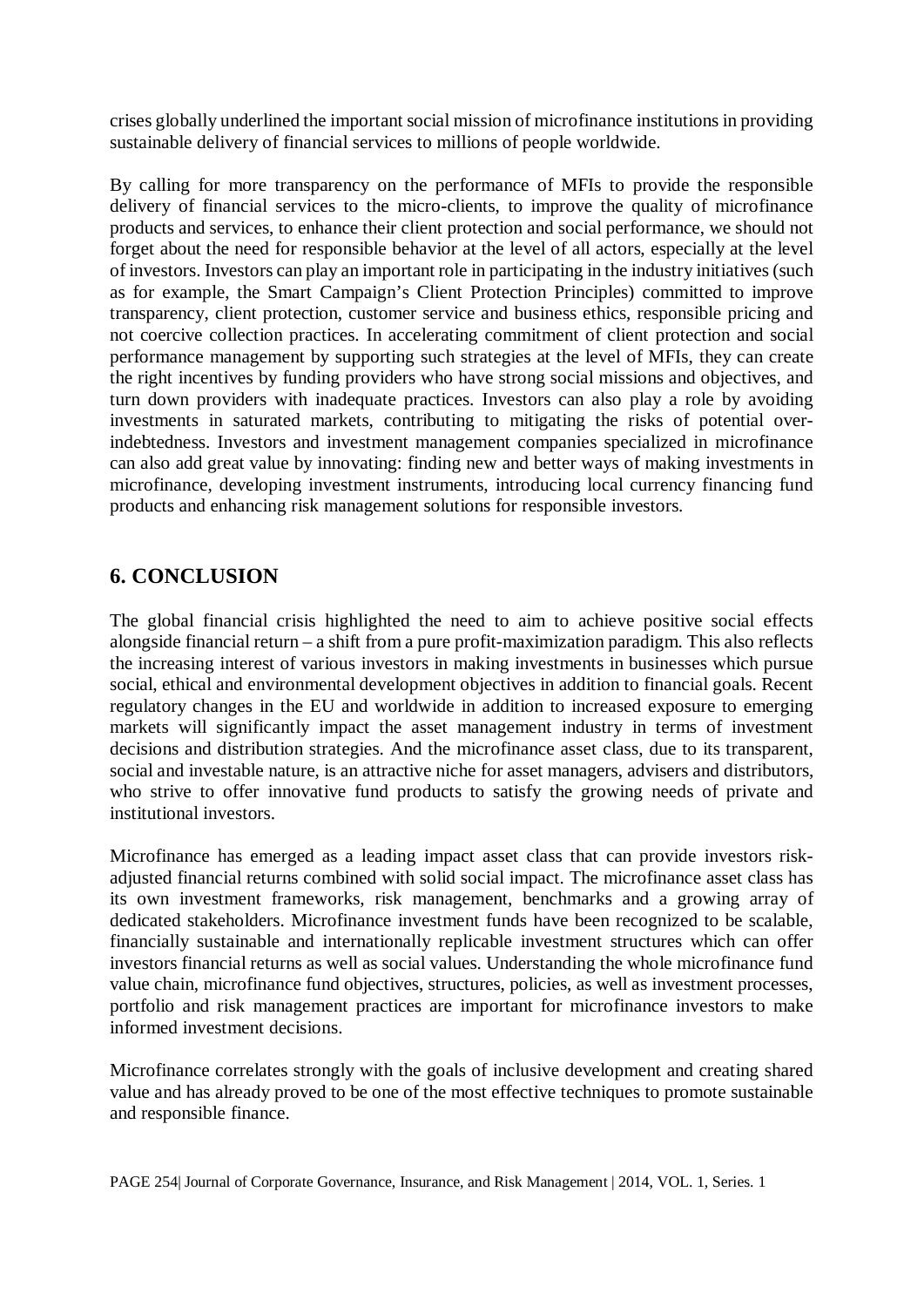After the period of rapid growth in the past and recent set-backs, the microfinance industry is entering a new stage of its development – a stage of more sustainable and responsible growth.

Microfinance academics and practitioners constantly seek ways to develop tools and systems for social performance measurement to clearly demonstrate credibility of microfinance impact, thus increasing efficiencies along the value chain.

A high degree of confidence exists that the stakeholders of microfinance will be capable of addressing the different challenges microfinance currently faces by adopting best practice solutions to mitigate risk of over-indebtedness, to better protect clients and to enhance transparency.